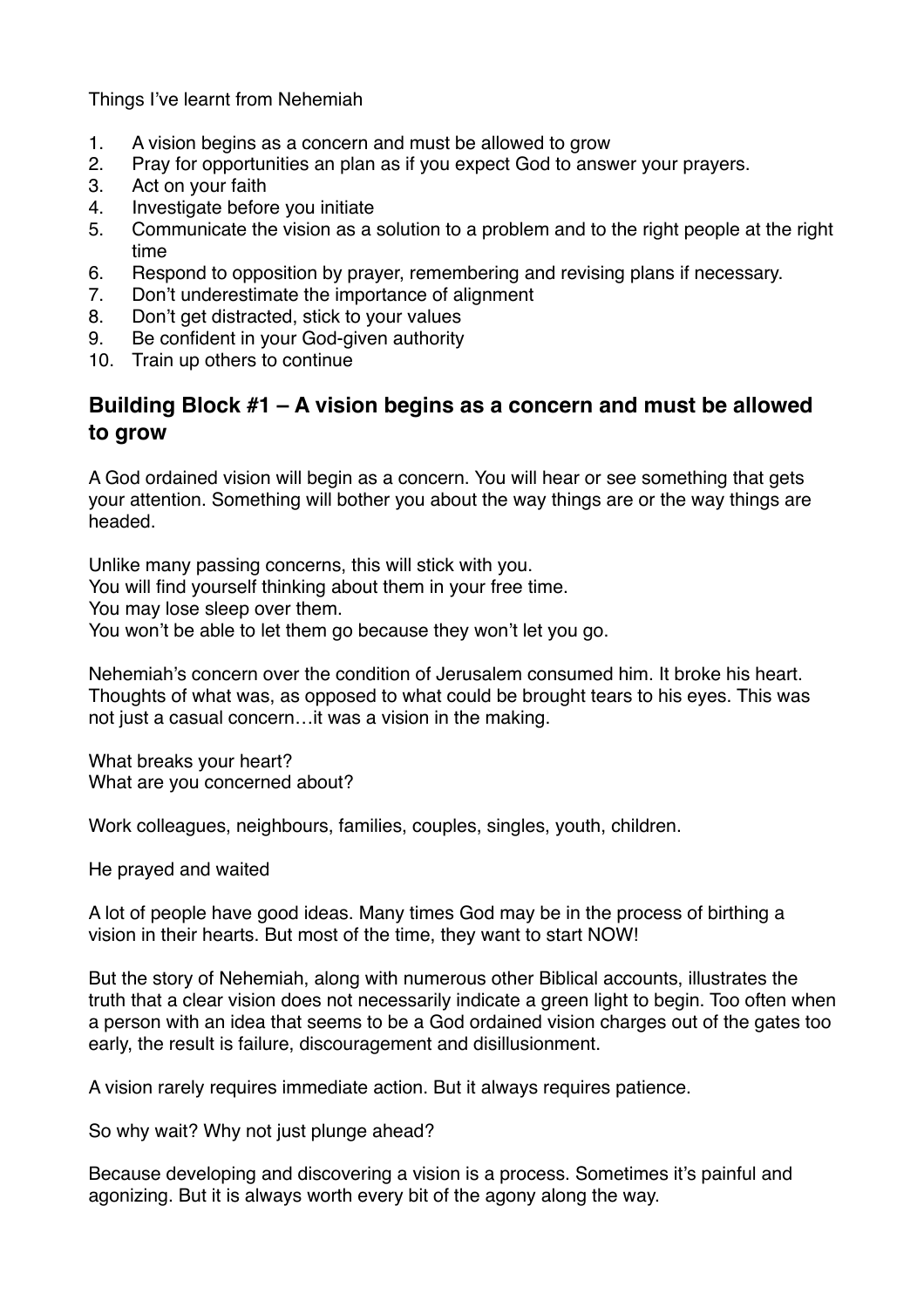Waiting often seems like a waste of time. The assumption is, since we aren't moving ahead, nothing's going on. But that is not the case at all. Some important things are taking place while we wait.

A. The vision matures in us

Waiting gives us a chance to examine our emotions and sort out minor concerns from major ones. If what concerned you yesterday is of little concern today, odds are that it was not vision material.

Just as you cannot rush the development of a child in the womb, you cannot rush the development of a vision. God determines the schedule for both

- B. We mature in preparation for the vision
- C. God is at work behind the scenes preparing the way.

Questions:

- 1. In the following areas, how do you think life ought to be, what is your preffered option? Write a sentence to explain what your vision is for each area.
- Career
- Finances <u>experimental and the set of the set of the set of the set of the set of the set of the set of the set of the set of the set of the set of the set of the set of the set of the set of the set of the set of the se</u>
- Spouse
- Children
- Church
- 2. What grips you? What concerns you? How does this burden connect with what God is up to in Coventry? How might you get involved? What could your response be?

## **Building Block #2 Pray for opportunities and plan as if you expect God to answer your prayers.**

Prayer keeps the burden fresh Prayer keeps the concern alive Prayer keeps us looking for what God is doing. Prayer keeps us expectant. Prayer keeps us responsive to God Prayer keeps us sensitive to the needs of others Prayer helps us to not miss God-given opportunities.

Ne 1:11

Do we pray for a miracle or pray for an opportunity?

Our children don't miraculously become men and women of character and integrity. We have a role, we have opportunity after opportunity to build intergity and character into their lives. God involves us in what he is doing.

For friends who don;t know Jesus, we pray for opportunities to share Jesus with them.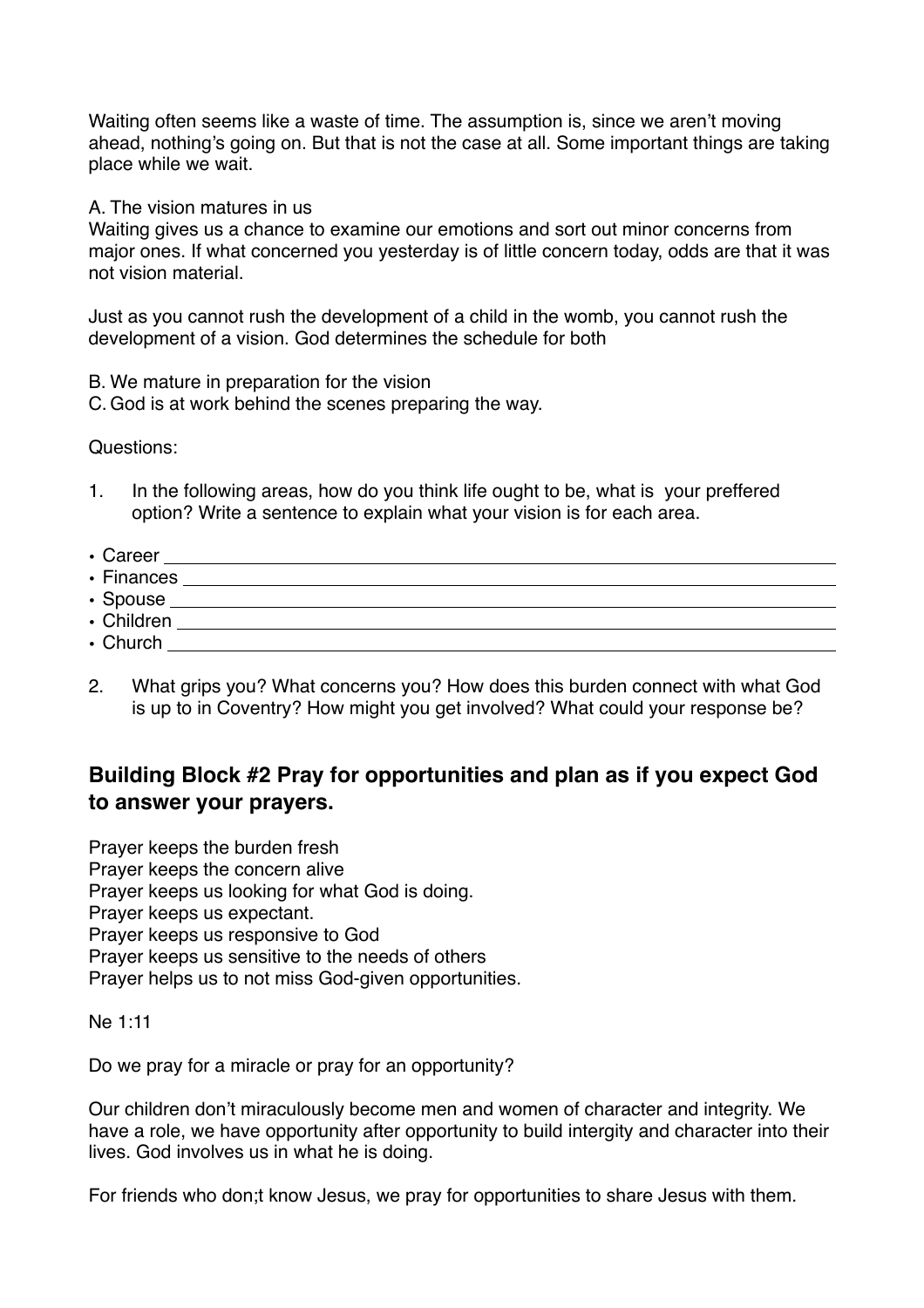Nehemiah prayed that the king would feel compassion. The burden Nehemiah shared with the king, ignited passion and concern in the king for the plight of Nehemiah's home city.

When the king asked Nehemiah needed. Nehemiah knew exactly what to ask for. He had a strategy.

Nehemiah had a vision, not just some dream, he had thought things through. He knew what to say when the opportunity arose.

Are we ready to respond to God given opportunities? Plan

- 1. What opportunities do you need to pray for
- 2. Who are the people you could work with to accomplish your vision?
- 3. Write a simple plan to begin making your vision a reality.

#### **Building Block #3 Act on your faith**

Make the most of your current position. What are you learning now that would help you see your vision become a reality

What are you finding most difficult about your current situation?

The how is often the main problem for us, how is not a problem for God. What he originate , he orchestrates.

How do you respond to problems?

Faith - an expression of your confidence in the person and character of God.

"Acting on your faith is the ultimate expression of devotion, admiration, and adoration. Acting on your faith demonstrates that you believe God is who he says he is, and he will do what he has promised to do." Andy Stanly p63, visioneering

By faith, the 'heroes' of the bible, responded to God's promises.

Noah Abraham Moses Joshua Gideon David Nehemiah

Are you willing to take God at his word. To wait, to trust, to believe, to pray, to perservere, to plan.

The king granted the request… because the good hand of my God was on me (N 2:8)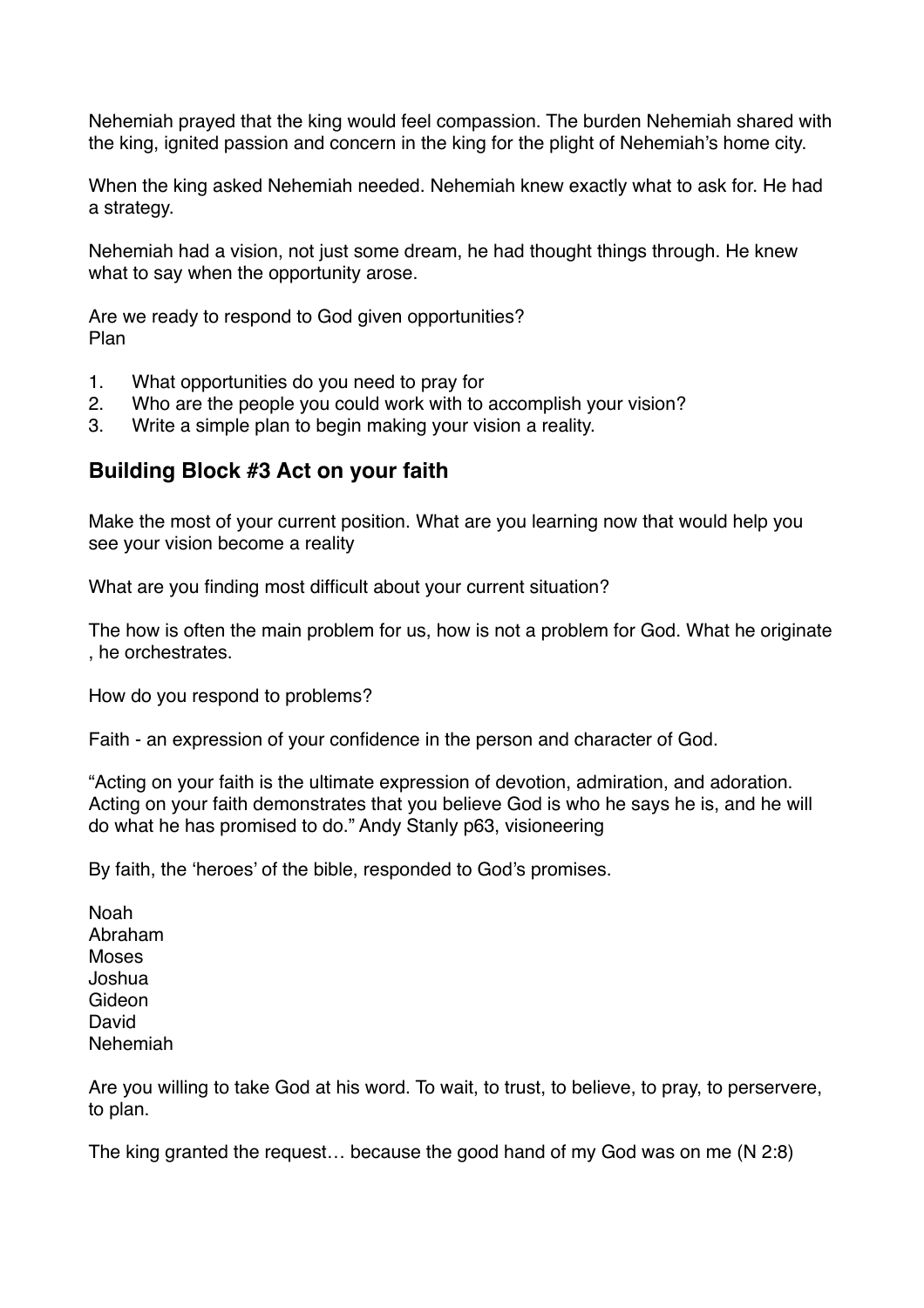Vision

Attempt something so impossible that unless God is in it, it's doomed to failure. -John Haggai

Do you trust God to catch you when you jump?

# **Building Block #4 Investigate before you initiate**

Nehemiah explored the walls before he went public with what he was planning to do.

He walks around the city at night, inspecting the state of the walls. He writes (Neh 2:13-16)

By night I went out through the Valley Gate toward the Jackal Well and the Dung Gate, examining the walls of Jerusalem, which had been broken down, and its gates, which had been destroyed by fire. Then I moved on toward the Fountain Gate and the King's Pool, but there was not enough room for my mount to get through; so I went up the valley by night, examining the wall. Finally, I turned back and reentered through the Valley Gate. The officials did not know where I had gone or what I was doing, because as yet I had said nothing to the Jews or the priests or nobles or officials or any others who would be doing the work. (Nehemiah 2:13-16)

Before speaking to anyone, he' gathers information. He's travelled about 1000 miles, stopping along the way to cut down trees for timber. When he gets there, he leaves the men and the equipment at at night, secretly explores the walls. He wants to see for himself the scale of the problem.

Look around Explore Ask questions, ask more questions **Experiment** Volunteer Investigating your visions will 1. Confirm that God is in it 2. Give it further definition and focus 3. Help you realise that it was simply a good idea, not a 'God ' idea

During this phase, make sure you can articulate the 'whys?' and 'hows?'

Why does Coventry need another church? Why should we plant a vineyard church? How should we plant? How will we gather people? How will we build and

Why should we move to a new venue?

Get the facts Get a grip on reality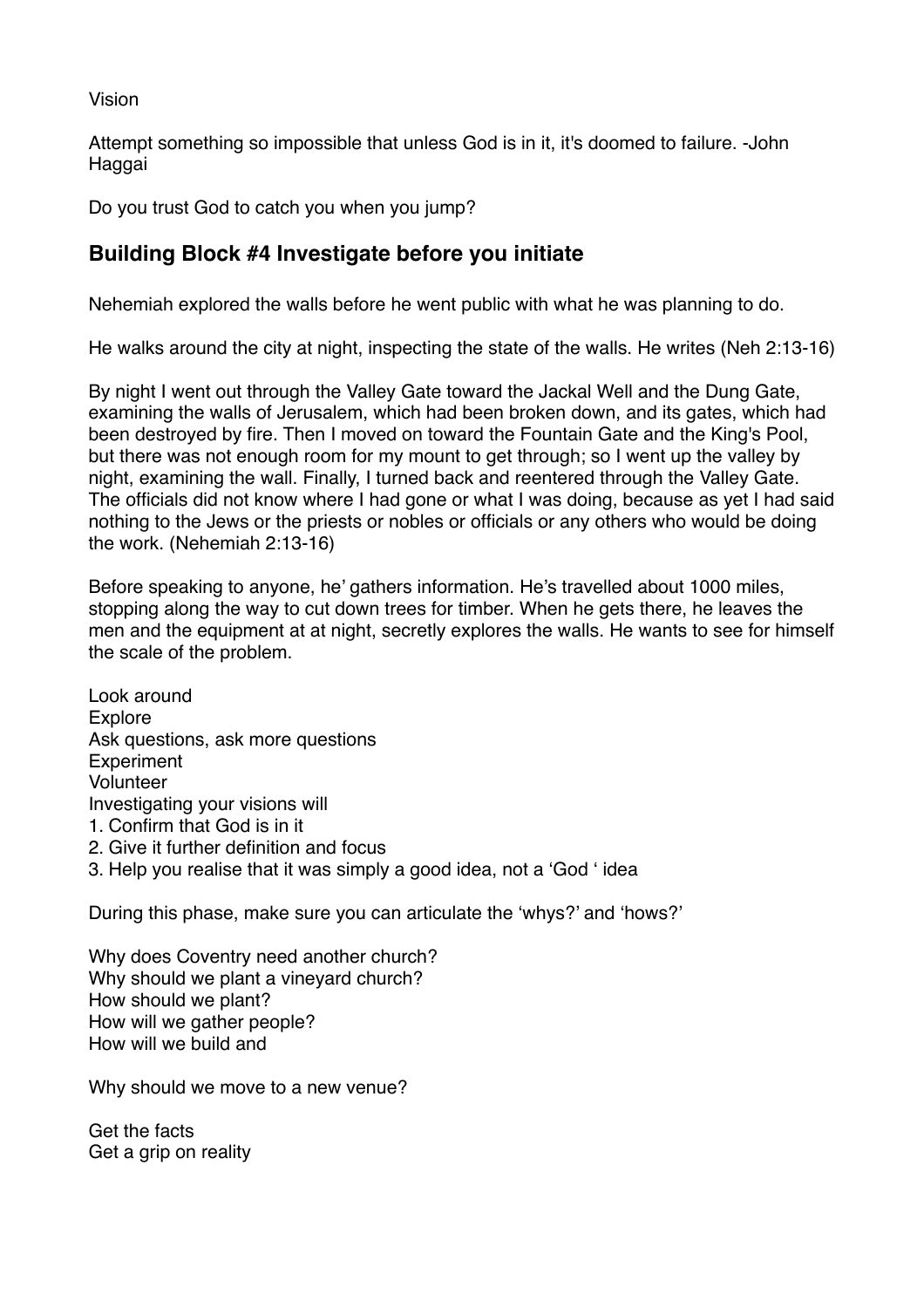People need to know that you have investigated the new terrain, you need to know what you are leading people into.

- 1. Don;t commit simply because of your passion, compassion or emotions.
	- a. Is there someone you should talk to?
	- b. Are there books you can read?
	- c. Is there a location you should visit?
- 2. There are three things that kep people from fully investigating their visions
	- Impatience I don't have time. I know what the problem is. I have to act now.
	- Pride I know what to do? What can I learn from taking time to investigate?
	- Fear I'm afraid that if I see how bad things really are, I'll be discouraged.

### **Building Block #5 Communicate the vision as a solution to a problem and to the right people at the right time**

Nehemiah communicated the vision carefully to the people.

Then I said to them, "You see the trouble we are in: Jerusalem lies in ruins, and its gates have been burned with fire. Come, let us rebuild the wall of Jerusalem, and we will no longer be in disgrace."

Painting a picture is a key aprt of communicating the vision.

This is how things could be.

He makes it plain. Look we're in a mess. The city is in ruins. Look at the state we are in. The trouble we are in. We're a disgrace. An embarrassment. The people of God, living in the city of God. Let us rebuild. Why should we? Why bother, we'll get round to it at some point. Were they used to the situation? Why now?

- 1. What's the problem?
- 2. What's the solution?
- 3. Why should we do something?
- 4. Why should we do something now?

Visioncasting always includes an element of waking people out of their apathy!

The vision must communicate what could and should be.

What problem does the visions propose to solve? What might or might not happen if things don't change? What can you imagine the solution will look like?

Why should we attempt this? Why bother? Why? Why? Why?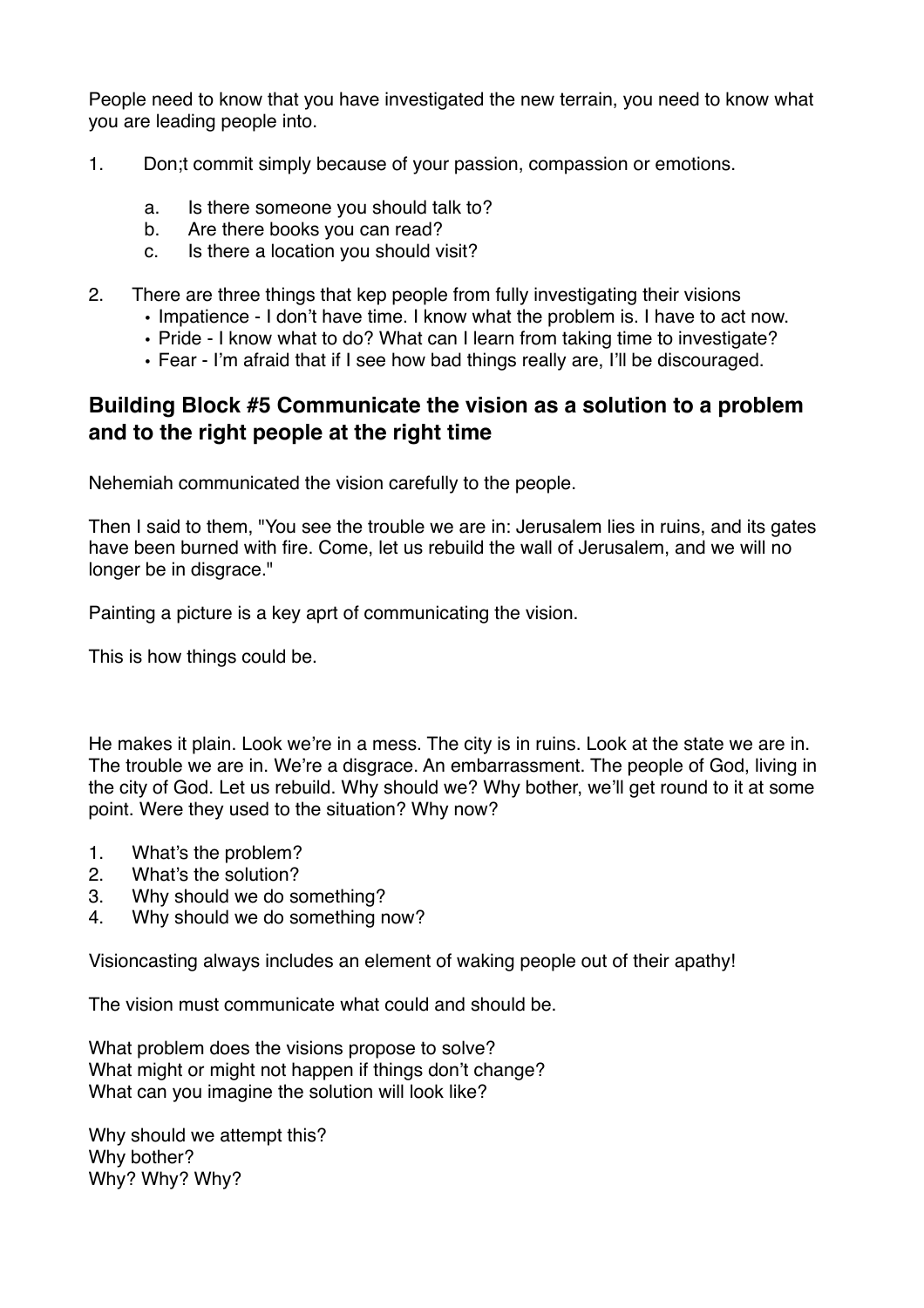Repeatedly asking why, moves the conversation from the realm of circumsatnce to one focused on values.

The fact that something needs to be done is not enough. People give what they feel they can afford to met a need. But they will give sacrificially toward a vision that bears the marks of God;s involvment. There will always be needs, the list is endless. But when an opportunity comes along to invest our time and resources in something God is up to, it is amazing how much more of our time and treasure we are willing to invest. A Stanley

How can I respond? How can I give my life to it?

#### **Questions**

- 1. Why must I see this vision through to the end
	- What difference will it make?
	- What is there to gain?
	- What is there to lose
	- What's at stake?
	- Why should I attempt this?

#### 2. Why must it be done now?

- What do I stand to lose by waiting?
- What evidence have I seen that God is involved?

## **Building Block #6 Respond to opposition by prayer, remembering and revising plans if necessary.**

Any vision worth pursuing will demand sacrifice and risk.

To step out, is to risk and to sacrifice.

They replied, "Let us start rebuilding." So they began this good work. [N2:18]

The people comitted themselves

The people committed their time, talent, and treasure for an unspecified length of time to complete the task. And when they did, something unexpected happened. This disorganized, unmotivated, nationally uninspired remnant became a team. The moment they put their hands to the task they were transformed from a scattered self serving flock into an army with a mission. A. Stanley

We lead by example We give by example We commit by example

Visions are easy to criticise Visions attract criticism Vissions are diffciult to defend againts criticism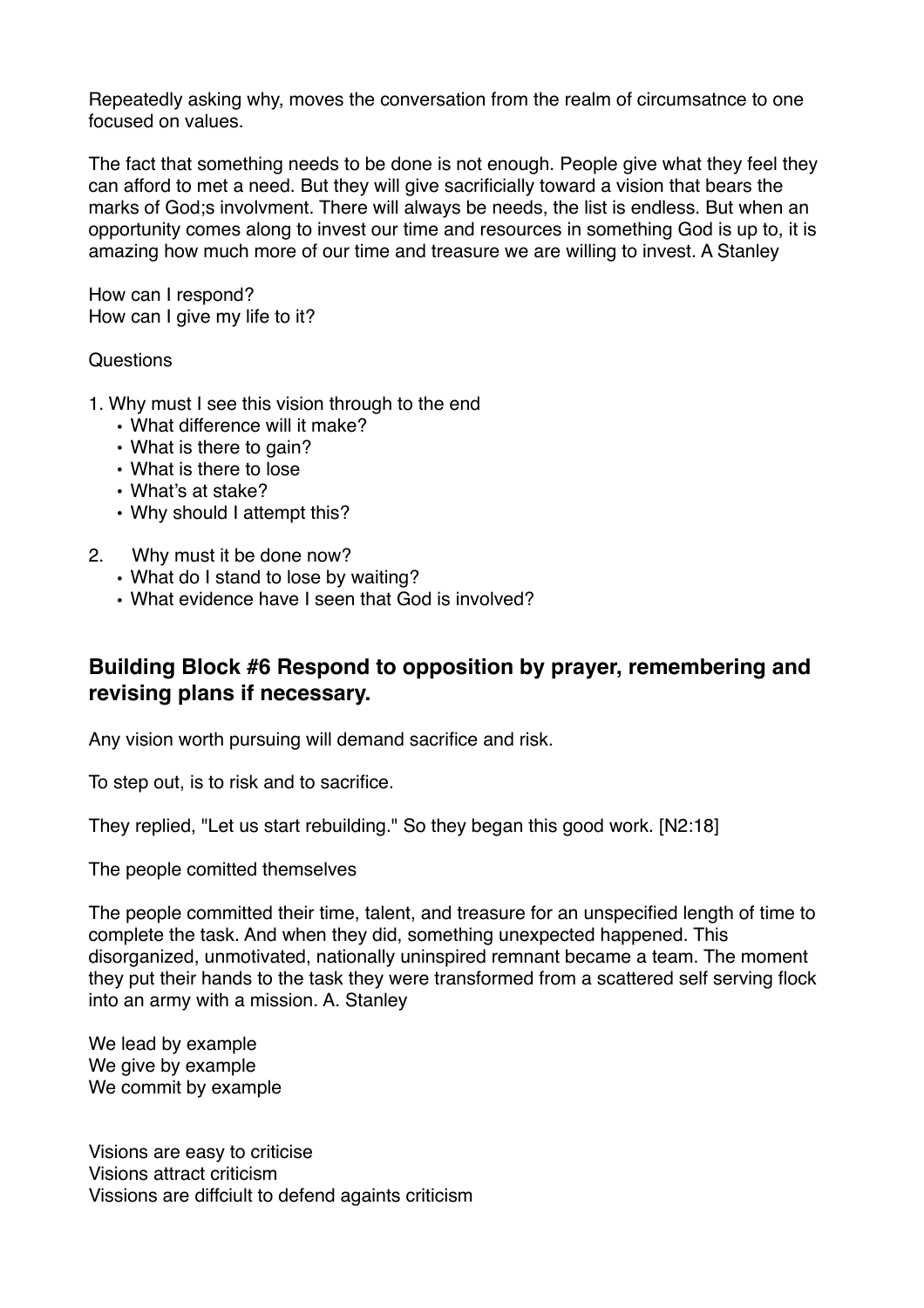Visions often die at the hands of the critics.

Whenver we attempt to change somnething it playts on the insecurities of those who have grown accustomed to the way things are.

To change is to challenge

There will always be gaps in the vision. There will laways be unknowns

Is the vision worth defending, is what God has called you to do, worth fighting for.

Pray

Remember

Revise

Nehemiah walked by faith but also lead strategically. He stayed true to the vision, but changed his plans to achieve the vision.

A vision is what could and should be A plan is a guess as to the best way to accomplish the vision.

This guess may be educated, informed, prayerfully considered, experience laden, but it's still a guess.

Visions are refined, they don;t change Plans are revised, they rarely stay the same.

Be stubborn about the visions, be flexible with your plan.

Donlt be afraid to learn from your critics. They may see somethiung that you haven't.

Questions

- 1. When your vision is criticized, what is your normal response?
- 2. What are the primary criticism brought against your vision?
- 3. Which of these criticisms do you consider valid?
- 4. Do you need to revise your plans? If so, how?
- 5. How have others been affected by criticism?
- 6. How can you reassure those you lead?

## **Building Block #7 Don't underestimate the importance of alignment**

If you take your hands off your car's steering wheel, you will notice it pulls to one side or the other. In order for a car to move forward in the right direction, many different parts have to be in alignment. If misalignment is not adressed, the car may have to experience major repaairs, may break down or crash.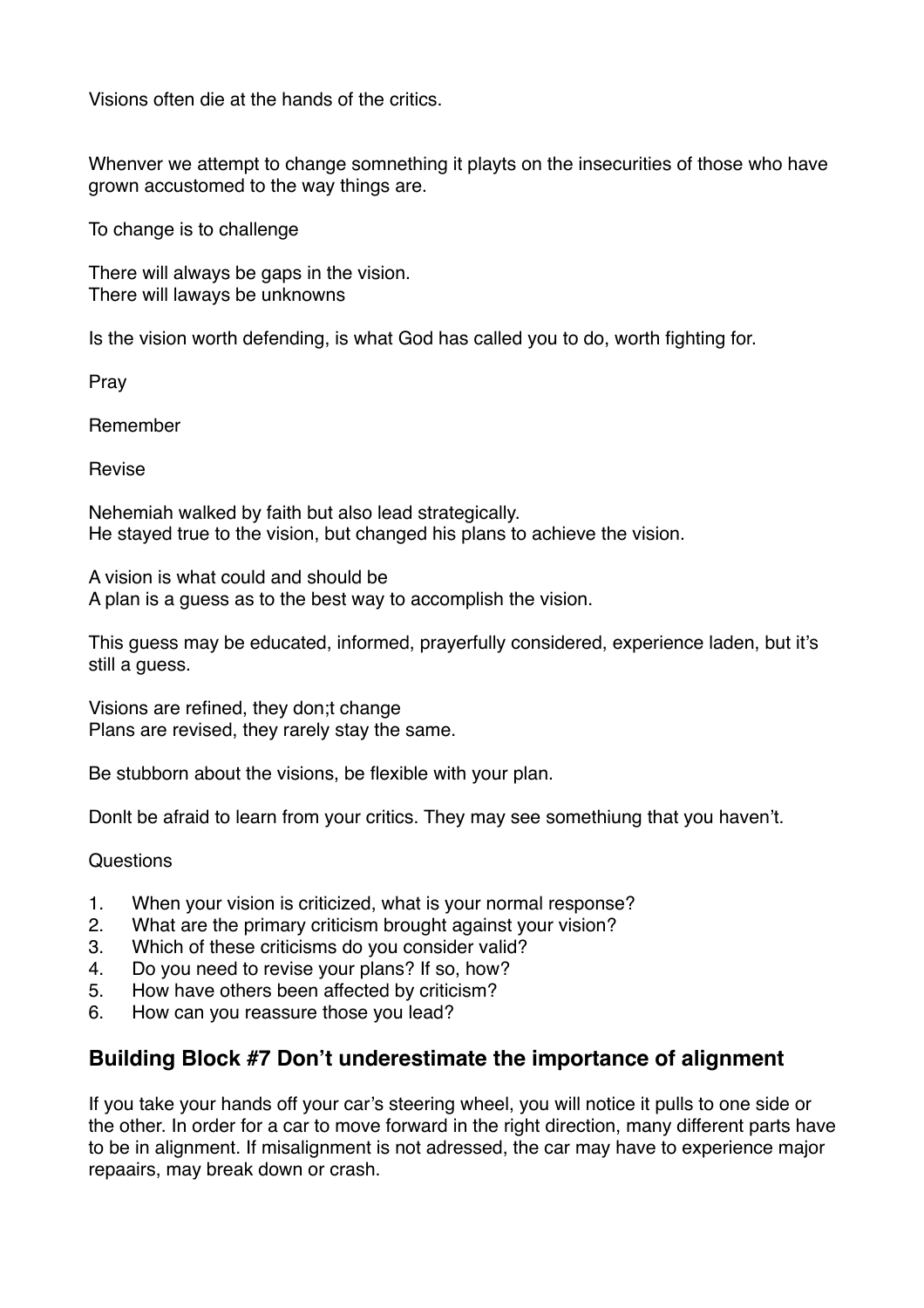Two causes of misalignment:

Time - over time, normal wear and tear will begin to affect the alignment. [N 5:3]

#### P165-166 of Visioneering

Regardless of how effectively you cast your vision initially, eventually a team member or two will work (their) way out of alignment. (They) will develop an agenda that is off-centre to the vision. Instead of working with the rest of your team, [they] will be pulling ever so slightly in a different direction. This usually transpires well into the implementation stage of a vision.

Worse yet, someone may develop a competing aganeda. Instead of a slight pull, [they] may be pulling directly against you. When a team loses its alignment, it is far less efficient. More energy is expended and less progress is made. There is extra wear and tear on team members. It makes for an unpleasant ride. And the longer you ignore the problem, the more costly it becomes.

Like an autmobile, if the situation gos unchecked, eventually there will be a breakdwon. What begins as a slight irritation can develop into an expensive problem. Team members who are out of alignment can bring the progress of a family or organization to a screeching halt. -A Stanley

Time - gradually you find that your values change.

Bumps - Crises will occur, but rather than focusing on crisis managment, attention should be spent on pursuing the vision of what has God you to.

Illustration of marriage - expectation before marriage.

Visions thrive in an environment of unity.

How to recognise the problem of misalignment:

- 1. Someone attempts to control rather than serve
- 2. They may manipulate people and circumstances to further their own agendas
- 3. They may exhibit an unwillingness to resolve their differences face to face. Gossip rather than confrontation.
- 4. They may become suspicious of others
- 5. They see other people's failures as their own personal successes.

How to take action:

Lead, don't control Be a man or woman of integrity Resolve your differences face to face Believe the best about other team members.

Questions:

1. Are there alignment issues among your team members that need to be adressed?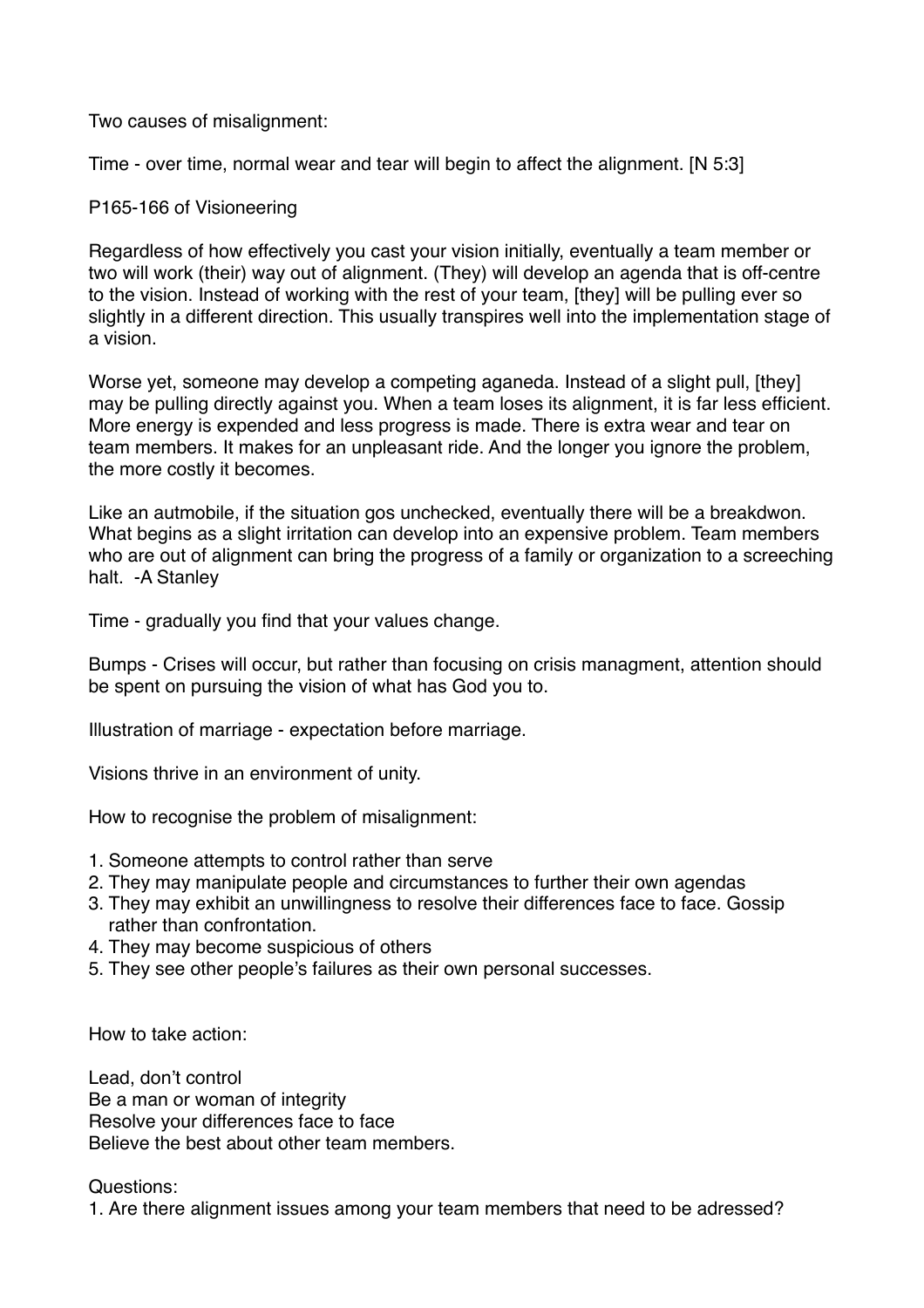- 2. What is preventing you from addressing the issue?
- 3. Whta is the worst thing that could happen as a result of a confrontation?
- 4. How does the misalignment affect the overall vision?
- 5. How might the vision be negativly affected if the alignment issue is not adressed?
- 6. How has your leadership or behavour contributed to the alignment problems?
- 7. What steps do you need to take to address your contribution to the problem?

#### **Building Block #8 Don't get distracted, stick to your values**

Influence others Moral authority - don't let your completion of the vision come at the expense of your moral authority. Character and integrity

I am doing a great work and cannot come down.

Distracted by other opportunites Distracted by opposition Distracted by fear

Don't let good opportunites, opposition or fear derail your pursuit of the vision.

How are you investing your time and energy?

What opportunities consistently distract you from your vision and what do you plan to do about it?

How do you respond when people criticize you?

Within the context of your vision, what is your greatest fear?

#### **Building Block #9 Be confident in your God-given authority**

Nehemiah knew that God had called him to lead the people. Nehemiah is called away, back to the palace in Persia. In his absence things start to break down.

His presence in the city was a major influence on the health of the city. Without him, the spiritual and social climate deteriorated.

Those serving in the temple, were not given their alloted food, [13:10] They worked to give their familes food, With the priests away from the temple, respect for the sabbath began to lapse The sabbath became just another workday. The people start to forget what God had done.

Nehemiah returns, he realises that things were staring to break down. First the sabbath, then marriages and families would affected.

He acts boldly: